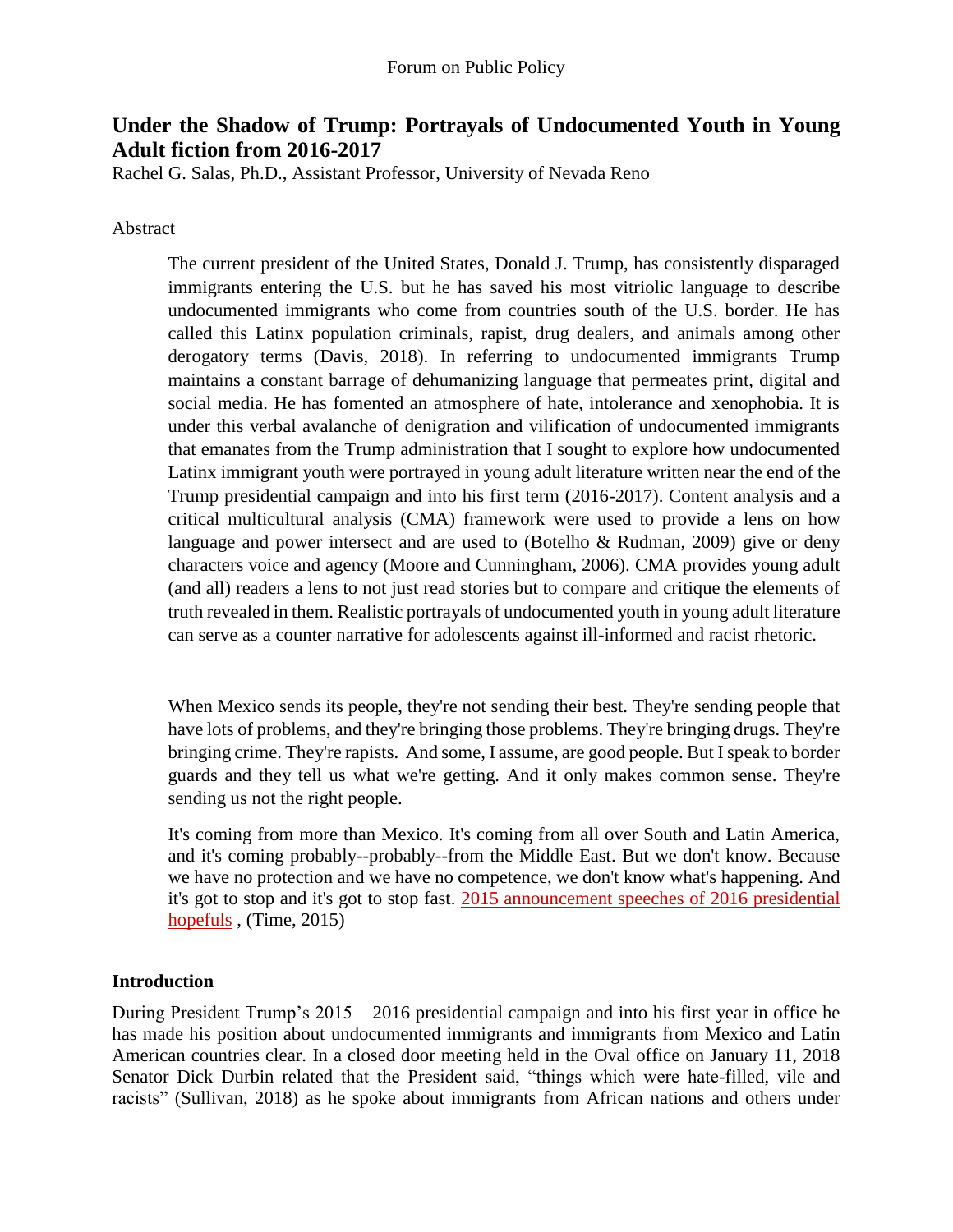Temporary Protective Status (TPS) such as those from Haiti and El Salvador. While the word choice in that specific meeting was being parsed in the media the president's rhetoric on undocumented immigrants from Mexico and Latin America has been clearly detailed in his campaign speeches and presidential rallies calling them criminals, rapists, drug dealers, murders, and using the term illegal aliens which in itself connotes a sense of danger and otherness. His hatefilled speech is used to foment a psychological uprising against and to create an environment of fear about those "illegal aliens" who enter our country and our homes to rape and murder us. Yet, the data do not support his abhorrent rants. Nowrasteh (2015) reviewed the research on immigrant criminality and concluded:

Both the Census-data driven studies and macro-level studies find that immigrants are less crime-prone than natives with some small potential exceptions. There are numerous reasons why immigrant criminality is lower than native criminality. One explanation is that immigrants who commit crimes can be deported and [thus are punished more for criminal](https://www.cato.org/publications/research-briefs-economic-policy/clicking-heavens-door-effect-immigrant-legalization)  [behavior,](https://www.cato.org/publications/research-briefs-economic-policy/clicking-heavens-door-effect-immigrant-legalization) making them less likely to break the law (Nowrasteh, 2015).

Ignoring the research data the president has stepped up measures to arrest and deport undocumented immigrants no matter of their perceived "criminal" status. According to a Washington Times article (Miller, 2017) border crossings are at their lowest in 45 years, while interior arrests, such as the recent raids on 7-eleven convenience stores nationwide have increase as well as overall arrests of undocumented immigrants.

It is under this constant barrage of denigration and vilification of undocumented immigrants that pours forth almost daily from the Trump administration and assails the very air around us that I sought to explore how undocumented immigrant youth were portrayed in young adult (YA) books published during his presidential campaign and into his first year in office. It is important for young adults to read, understand and learn from books that have substantial elements of truth in them no matter if the person who holds the highest office in the nation is perpetuating stories that contradict those truths.

# Researcher Lens

I must position myself as a researcher and discuss my interest in books that depict undocumented immigrants. I am a Mexican American. I was born and raised in Los Angeles, California. Both my parents were born in Mexico. My father came into this country as a seven-year old undocumented youth. He and his family fled the Mexican Revolution and sought a life of peace in the United States. My father and his family came into this country when the borders were considered open and before the term "illegal alien" was used. His family established residency as Californians, worked on the railroad, in furniture manufacturing and as gardeners. My father attended Los Angeles public school through eighth grade, began working and did not become a naturalized citizen until after he had enlisted in the army during World War II, spent four years fighting in the European campaign as an infantryman and was twice wounded in battle. As a U.S. citizen he returned to Mexico, married my mother and brought her to the U.S. legally. My father rarely spoke of his journey from Zacatecas, Mexico to California perhaps because he was a young boy and his recollection was not clear. He did tell one story but it focused on fleeing Mexico not the journey north. He told us how they fled with his aunt and cousins and that his aunt was pregnant at the time. A Mexican soldier thinking she was hiding something of value under her dress took the butt of a rifle and jammed it violently into his aunt's midsection to make sure she was indeed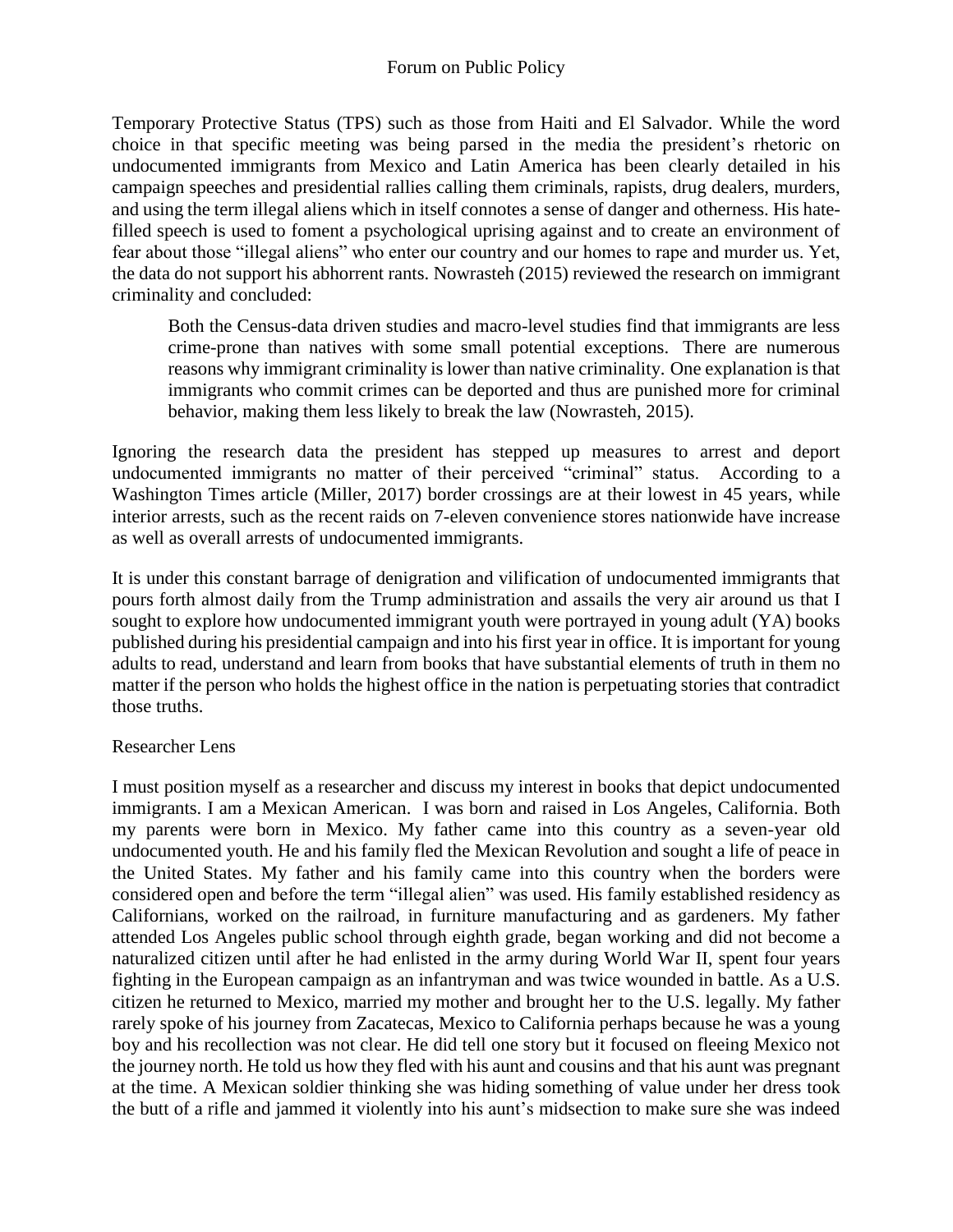pregnant. Perhaps the long arduous journey north paled in comparison to fleeing the horrors of the revolution and war. While my father did not talk much about his journey north the elementary students I taught often shared their harrowing stories of border crossing with me. They would tell me bits and pieces of their story before, during or after school until I had a thorough picture of what they went through or they felt they had shared enough. I have friends who were or currently are undocumented and they too have described the arduous and dangerous journey north as well as their reasons for leaving their home country. I brought all of these stories and information on "undocumentedness" to the reading of the young adult texts focused in this paper.

### Theoretical Framework

Critical Multicultural Analysis (CMA) as defined by Botelho & Rudman (2009) uses a critical stance to examine text within a cultural, historical and linguistic context and a multicultural lens to view the multiple world views and histories embedded in texts and brought forward by the reader. CMA was used as a conceptual frame to closely analyze and interrogate the selected works of fiction. CMA according to Johnson and Gasiewicz (2017) "is an important tool for text analysis that compels readers to examine representations of power, authenticity, accuracy, and the sociopolitical and historical context present in the narrative" (p. 29). Furthermore, CMA provides an analytical lens that demands close scrutiny of whose story is told, how it's told and the power relations that are established, how identity develops, language is used and issues of social justice are situated within and beyond the literature (Botelho & Rudman, 2009). CMA can highlight how power is introduced and used in young adult literature dissecting how characters are situated, and portrayed through language and descriptive interactions. Botelho and Rudman 2009 argue that CMA "requires examination of the historical, sociopolitical, and discursive forces that have constructed these texts" (p. 120). In order to do this an examination of how dominant ideologies and political and social discourses are interwoven overtly and subliminally in texts is required. To begin this process a discussion of the terms illegal alien/illegal immigrant versus undocumented immigrant/youth is needed.

# Illegal Alien vs Undocumented Immigrant

Throughout this paper, unless quoting Trump, the federal immigration laws (who still use the term illegal alien) or the selected text, I chose to use the word undocumented immigrant or undocumented youth. According to Chomsky (2014),

The 1924 law, in addition to establishing the quota system, created the concept of illegality by making entry without inspection illegal, and making deportability permanent by eliminating the statute of limitations. Before 1924, what made a person deportable was his or her membership in an excluded class; furthermore, after the person had been in the country for a period of time, his or her presence became legal despite prior excludability. Now, a person who entered without inspection could be, technically, "illegal" (pp 45).

Chomsky also notes that the term "illegal" immigrant did not apply to Mexicans who were not considered immigrants but migrants who could cross the border easily until 1965 when equal quotas were imposed on all countries and the terms illegal alien and illegal immigrants became part of the legal and social lexicon. There have been efforts dating back to the 1990s to eliminate the use of the terms illegal alien and illegal immigrant. In 2009 Supreme Court Justice Sonya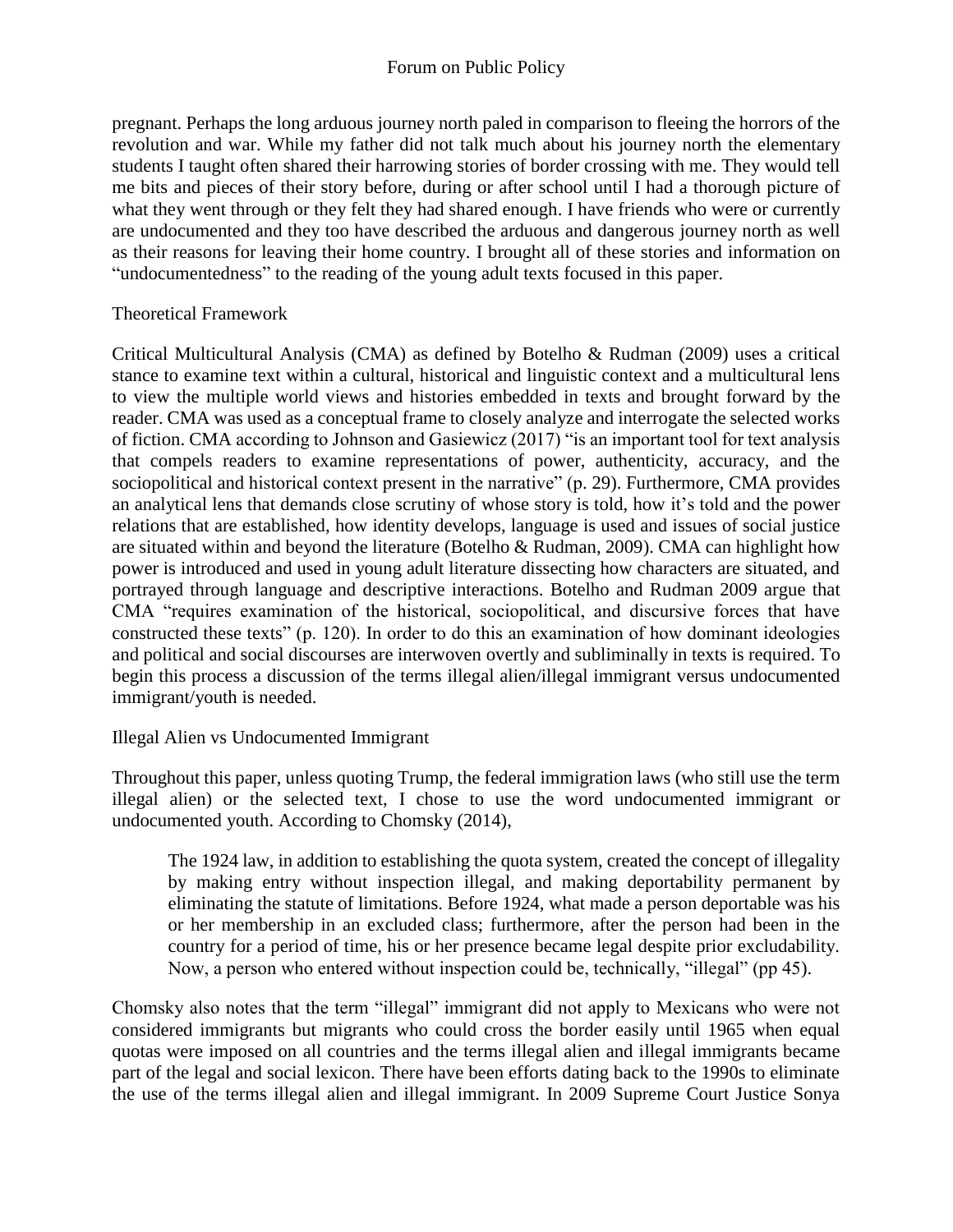Sotamayor chose not to use the legal term illegal immigrant but undocumented immigrant in a written opinion, in 2013 the Associated Press discontinued the use of the term illegal alien/immigrant, in 2015 the state of California deleted the term "alien" from the state's labor code and since 2016 the Library of Congress no longer uses "illegal alien" as a subject heading (Hawkins, 2017). I, too, have chosen to use the term undocumented immigrant to describe anyone who has entered the United States without the necessary documentation or one who has entered using the proper channels but have allowed their visas or entry paperwork to expire.

Agreeing with Botelho and Rudman (2009), I also see young adult literature "as social transcripts" that provide an anthropological frame in which to examine historical, cultural and the sociopolitical machinations of the past and present. To select the texts for analysis I relied on my knowledge of young adult multicultural literature to search online on multiple sites for texts published between 2016 and 2017 that focused on undocumented youth who had come from Mexico or certain Central American countries such as Guatemala, Nicaragua, El Salvador and Honduras. I specifically focused on these areas due to my research interests and expertise and because immigrants from these geographic locations were under constant attack by Trump. I selected the years 2016 to 2017 to better capture the text that may have been influenced by his presidential campaign that began in 2015 and continued through the 2016 election and into his 2017 presidency. I purposefully selected contemporary realistic fiction texts that felt timely and read as if they highlighted the news stories streaming from the media today. In all I found three texts that fit the criteria.

| <b>CRITERIA</b>        |                                                                       |  |
|------------------------|-----------------------------------------------------------------------|--|
| <b>Year Published</b>  | Between 2016-2017                                                     |  |
| Geographic Location    | Mexico, Guatemala, El Salvador, Nicaragua, Honduras                   |  |
| <b>Character Focus</b> | Undocumented youth/immigrant – Unaccompanied Minor –<br>asylum seeker |  |
| Genre                  | Young Adult Literature - Contemporary Realistic Fiction               |  |

The three books selected were written by American authors, one who is fluent in Spanish and has parents who were Cuban Immigrants (Alexandra Diaz), one who has lived and studied the border environment for many years (Steve Schafer) and finally one who is involved in a nonprofit that serves detained immigrants (Marie Marquardt). All three books were published in the United States between 2016 and 2017. Each book had characters who were between the ages of twelve to nineteen, were fleeing their home country located in Mexico or Central America unaccompanied by a parent and their journey ultimately led them north to enter the United States as undocumented immigrants or asylum seekers. It is important to note that minors under the age of eighteen traveling without a parent and who cross into the United States are considered unaccompanied minors (UAC). Unaccompanied minors have a different status and there are laws that provide them with due process. Under the William Wilberforce Trafficking Victims Protection Reauthorization Act of 2008 (TVPA) an unaccompanied minor who is caught crossing into the US without documentation is detained and processed as a potential victim of human trafficking. These minors are provided temporary Continued Presence status (some may eventually be issued T- or U-visas).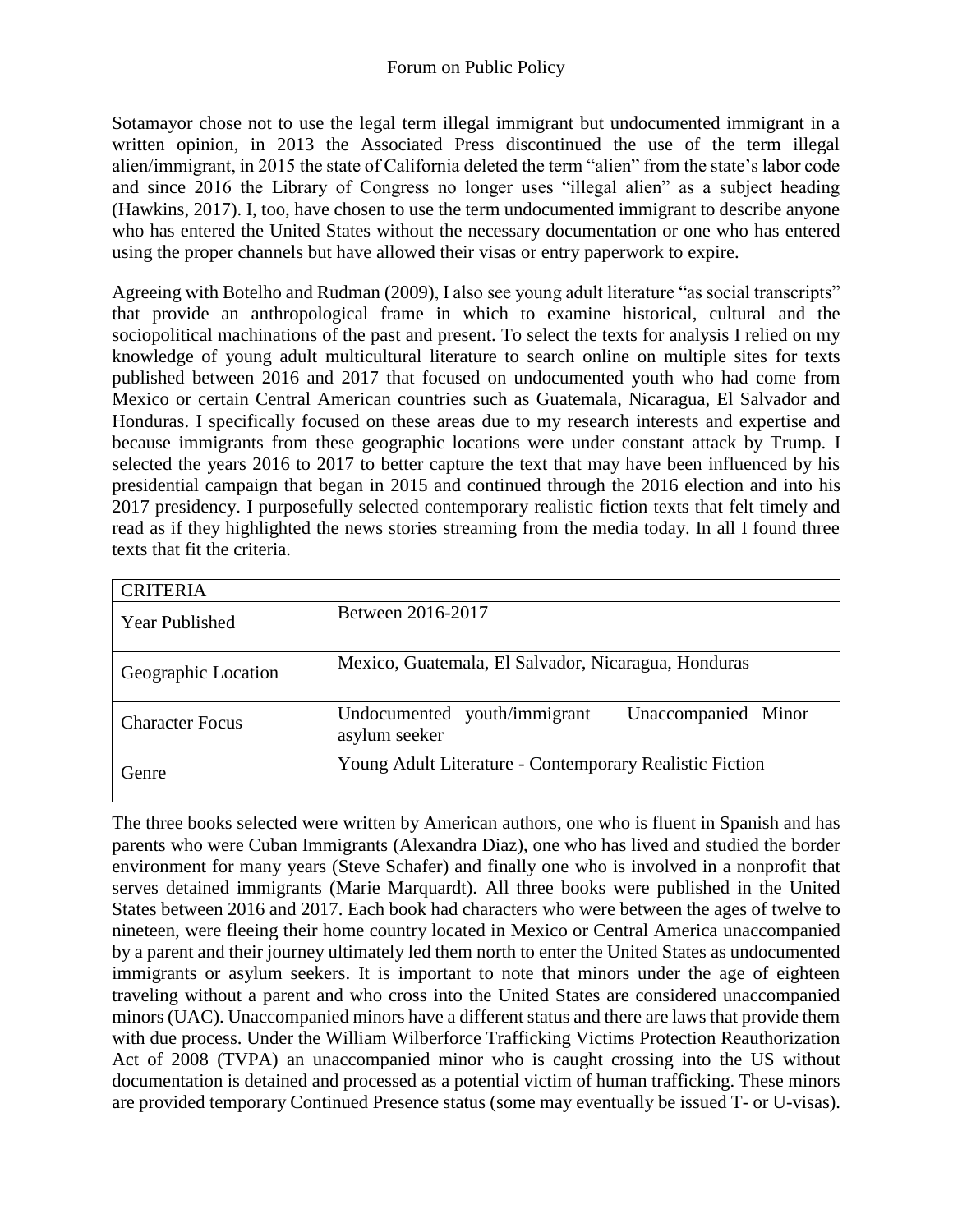They are under the jurisdiction of Health and Human Services (HHS) who provide them with shelter, health care, and education until they can present their case to U.S. Citizenship and Immigration Services (USCIS). This process can take months or up to several years. If an unaccompanied minor is from either of the two contiguous countries Canada or Mexico, they are usually screened by Customs Border Protection (CBP) for trafficking and if no apparent signs of trafficking or other dangers due to persecution are apparent they are usually quickly returned to their country of origin. Under the Trump Administration most have been quickly sent back to Mexico.

| <b>BOOKS SELECTED</b> |           |             |                          |                        |  |
|-----------------------|-----------|-------------|--------------------------|------------------------|--|
| Title                 | Year      | Geographic  | Genre                    | <b>Character Focus</b> |  |
|                       | Published | Location    |                          |                        |  |
| The Only Road         | 2016      | Guatemala   | Contemporary             | Undocumented           |  |
|                       |           |             | <b>Realistic Fiction</b> | youth/immigrant        |  |
|                       |           |             |                          | Unaccompanied          |  |
|                       |           |             |                          | Minor                  |  |
| The Radius of Us      | 2016      | El Salvador | Contemporary             | Asylum Seeker          |  |
|                       |           |             | <b>Realistic Fiction</b> | Unaccompanied          |  |
|                       |           |             |                          | Minor                  |  |
| The Border            | 2017      | Mexico      | Contemporary             | Undocumented           |  |
|                       |           |             | <b>Realistic Fiction</b> | youth/immigrant        |  |
|                       |           |             |                          | Unaccompanied          |  |
|                       |           |             |                          | Minor                  |  |

The following questions guided my examination of the three narratives:

- 1) In what ways are undocumented youth or unaccompanied minors from south of the U.S. border represented in text published from 2016 to 2017 compared to how they are portrayed in the media?
- 2) How do these texts portray authentic and current issues that impact the lives of the characters?

All three texts were analyzed through critical content analysis and using a (CMA). Brief summaries of the three text selected for further analysis are provided:

• *The Only Road* (Diaz, 2016). This story focuses on 15 year old Angela and her 12 year old cousin, Jaime. Angela's brother is killed by the local gang for not excepting their "invitation" to join them, now Angela and Jaime are receiving similar threatening requests. Fearing for their lives their families borrow and cobble together enough money to send them to the U.S. to join Jaime's older brother, Tomas. Readers join the two cousins as they begin the arduous and dangerous journey from Guatemala, across the rugged and perilous Mexican landscape, to the border town of Ciudad Juarez and finally into the U.S.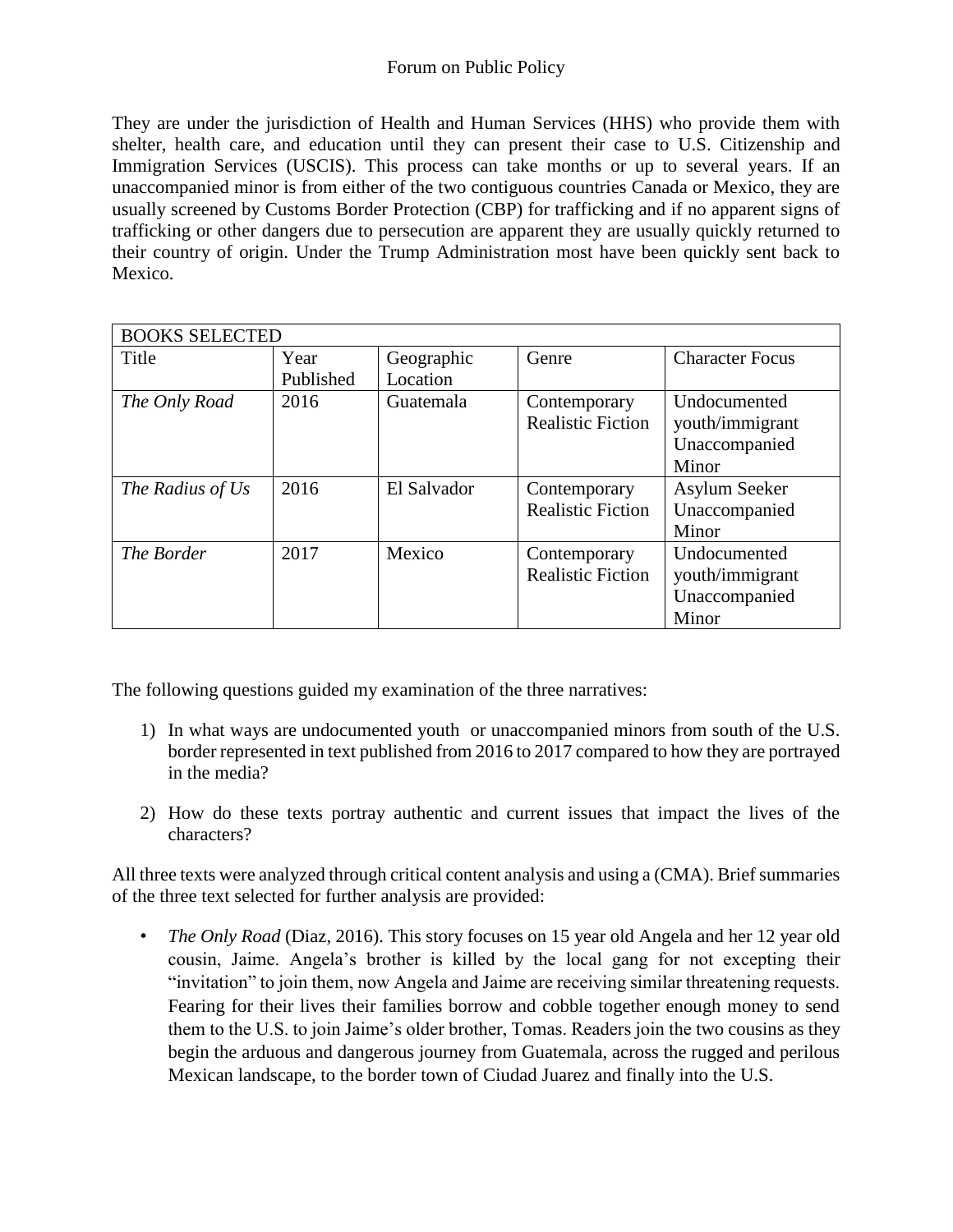- *The Border* (Schafer, 2017). What begins as a joyful quinceañera celebration ends brutally when the guest in attendance are gunned down by drug narcos. All are executed except four teenagers, 16 year old cousins Arbo and Pato and siblings, 19 year old Marcos and 15 year old Gladys who are in the desert smoking during the killings. Hearing the gunshots they return to the party and witness the final scenes of the massacre. Marcos locates a gun and kills one of the narcos and now they must flee for their lives. Hunted by the killers they leave their hometown in Mexico and flee to the U.S. crossing into the arid, hot terrain of dangerous gangs and traffickers. This story chronicles their perilous journey across the Sonoran desert into the U.S.
- *The Radius of Us* (Marquardt, 2016). Two brothers, 18 year old Phoenix and 12 year old Ari must flee their home in Ilopango, El Salvador when gang members begin to heavily recruit and harass Ari to join the gang. Reaching the U.S. border the brothers turn themselves in as asylum seekers. Phoenix is immediately taken to a detention center and processed as an undocumented adult. Ari is processed as an unaccompanied minor (UAM) and placed in a youth detention facility in Texas. Phoenix is issued an ankle bracelet and released to church workers who have hired an immigration attorney to help him with his asylum case. The story uses flashbacks to describe the brothers' journey from El Salvador to the U.S.

# Critical Content analysis

The books were initially read to capture the essence of the characters' stories and gain an understanding of their journey (Rosenblatt, 2005). As I read each book the first time, many of the stories my students and friends had recounted emerged from the pages and I made personal connections to the texts. I read the texts a second time using a critical multicultural analysis to look at language use, image portrayal and authentic representation of events and settings. Prior to reading the text a third time, I read several nonfiction texts on undocumented immigrants crossing into the United States from the southern border. Texts such as Jason De Leon's (2015) *The Land of Open Graves,* John Moore's (2018) *Undocumented*, Sonia Nazario's (2013) *Enrique's Journey* and Luis Alberto Urrea's (2004) *The Devil's Highway.* These informational texts, as well as others, informed my understanding of the severely hazardous journey taken by undocumented immigrants and helped me situate the information from the three narrative texts in a real world context. In addition, I spent ten days exploring the Sonoran desert and areas close to the Nogales, Mexico and Nogales, Arizona border in August 2018 to visualize the terrain and experience the climate in the heat of the summer. I also relied on my memory of exploring the border cities of Ciudad Juarez, Mexico and El Paso, Texas. Finally, I thought of the sensations and emotions I felt in southern Arizona each time I crossed a border patrol checkpoint or drove next to a Border Patrol vehicle wondering if my dark hair and tanned skin would be cause for closer inspection and detention.

I read the stories a third time to gain a better understanding and frame the figured worlds that surfaced and coalesced from the characters' words and stories. As I read each book, I also compared it to media stories that circulated around Trump's comments or tweets about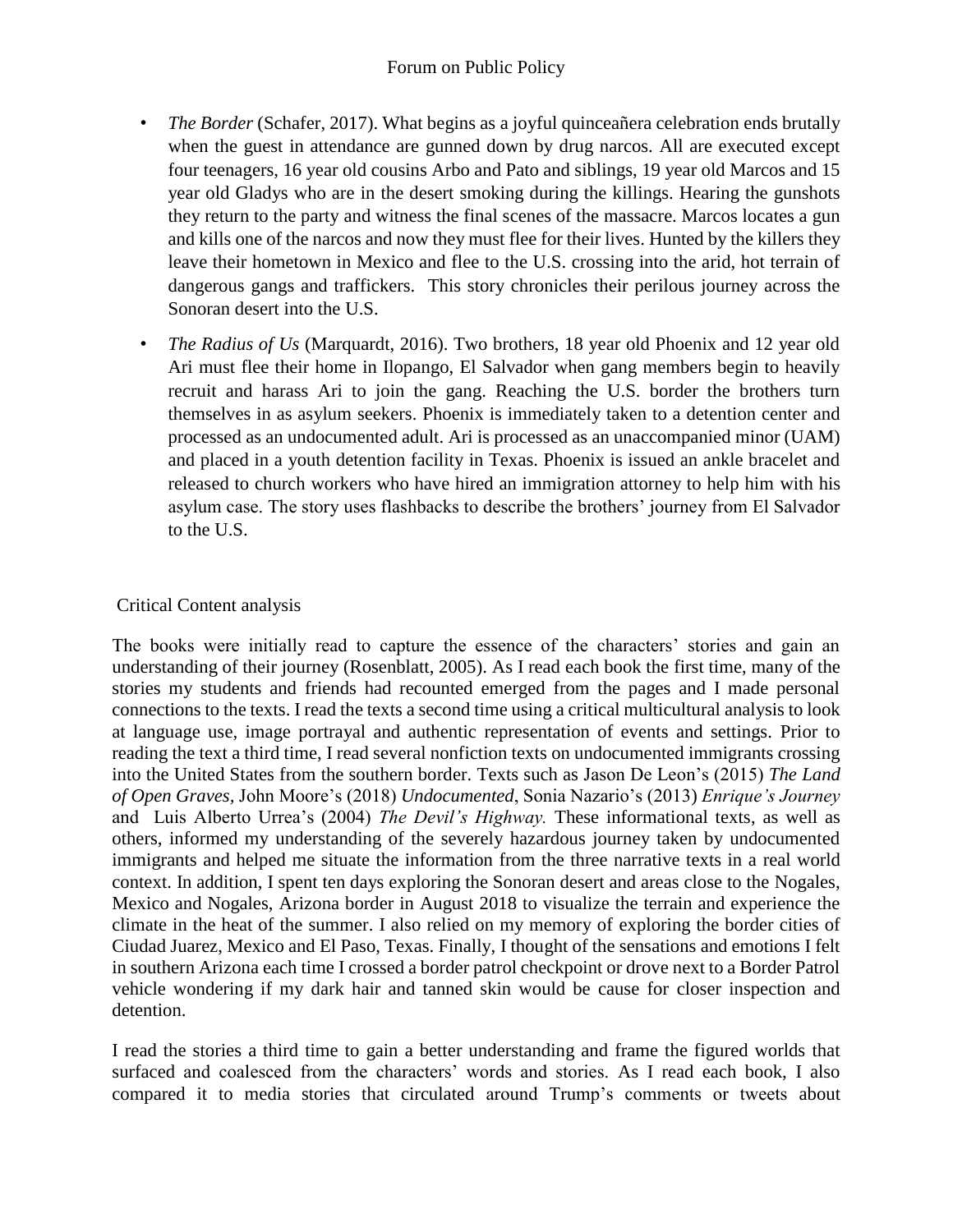undocumented immigrants. Through figured worlds, I made linkages between the worlds formed by the characters and the world formed by Trump's specious words. The concept of figured worlds is defined by Holland, Lachicotte, Skinner and Cain (1998) as "a socially and culturally constructed realm of interpretation in which particular characters and actors are recognized, significance is assigned to certain acts, and particular outcomes are valued over others" (p. 52).

I charted the main characters across each text to see how the figured worlds emerged, were navigated and how protagonists were positioned or positioned themselves in these worlds. I found two major foci that seemed integral to the construction of the figured worlds: 1) figured worlds from the inside out and, 2) figured worlds from the outside in.

### Figured Worlds from the Inside Out

Figured worlds from the inside out focuses on the worlds created by the characters, as they inhabit multiple worlds. The world of their home country, the world they find themselves in on their journey, and the world in the U.S. The discussion that follows focuses on examples from the three texts that highlight the themes of figured worlds from the inside out.

### Leaving home from the Inside Out

Contrary to how the current President of the United States may portray undocumented immigrants who come to the U.S. as gang members, many of the them are young adults and unaccompanied minors who do not want to leave their home country. Leaving home is a difficult decision and they leave because they feel there is no other choice, they leave because risking their life on the dangerous journey is better than sure death at the hands of the local gangs or drug cartel. All three texts reveal the theme of the necessity of leaving home. All of the characters realize that they must leave to survive. In *The Border*, the characters are fleeing sure death by a local drug cartel and Marcos clearly states the decision to leave:

> "Which leaves us one option." He points north. "We cross the border." "Aren't they building a wall?" Arbo asks. "Who knows. And even if there is one, then we climb it. Or we go underneath it. I don't know how people get to the U.S., but they do it. Every day. And once we get there, we're free. We leave this *chingado* country and the gangs behind." (p. 49)

We are all defenders of our home. We might make disparaging comments about the weather, and yes, even the gangs and crime but home is personal and a place we always fiercely defend. Diaz's (2016) book, the *Only Road* takes place in an unnamed village in Guatemala. The reader gets a sense that geographically their village is not too far from the border with Mexico since once the cousins Angela and Jaime have to flee their village it takes hours, not days, to get to the border of Mexico. Even though there are gangs in the village who threaten them and eventually kill a family member neither want to leave the warmth, security and love of their family and friends. Once Jaime's cousin and Angela's brother, Miguel, is killed by the gang, family members talk about what to do to protect Jaime and Angela from the same fate. Both are receiving "invitations" to join the gang and threats if they do not. Angela talks about running away. Jaime begins to fantasize what running away would be like and he imagines them running away into the rainforest of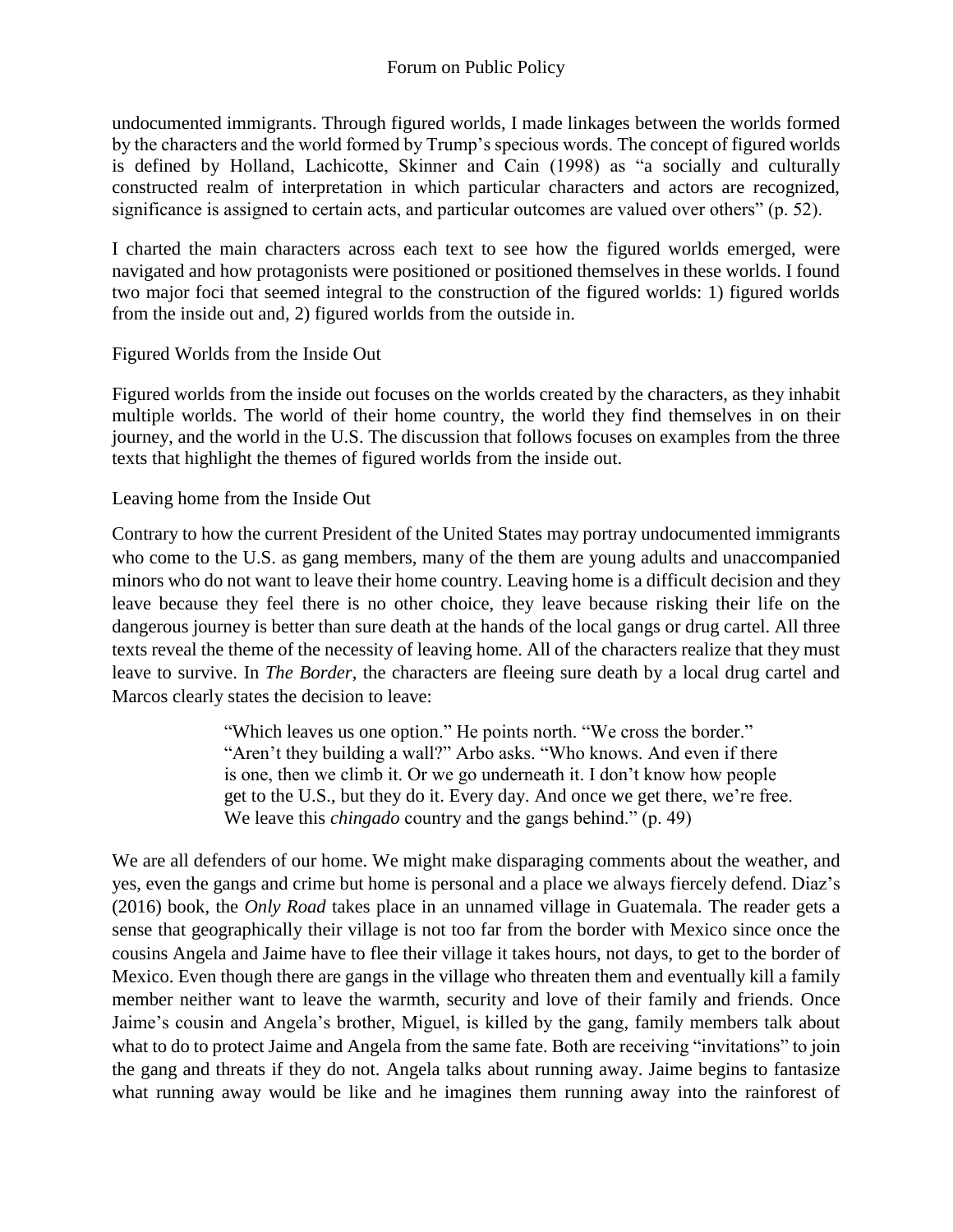Guatemala not north to the border. If he and Angela must leave the world of family and friends then, "Jaime imagined himself living in the rainforest, swinging through the trees like Tarzan, a pet jaguar as his watchdog, surviving off bananas and insects. For a moment he got lost in that world—the hundreds of shades of green, the wildlife camouflaged within those greens—it'd be fun. For a day" (p. 20). While danger lurks in their village through gang violence Angela and Jaime see Guatemala as home, a home they love and do not want to abandon. Once on the road injured and deep into their struggle to journey north Angela again has the desire to go home. She tells her cousin Jaime she wants to return "Back home. To Guatemala." (p. 225).

Angela hugged the knee of her good leg to her chest. "I'm tired of being scared all the time. I miss my parents and Abuela. I want to hang out with *mis amigas*. I want a bath and regular meals. I want things to go back to how they were." (p. 225)

For Angela her connection to her home and her world is vital for her wellbeing. Her attachment to her family and friends helps form her identity and creates her world. While neither cousin wants to leave their village the family knows that it is in their best interest and for their safety if they flee the country and go far enough away from the reach of the local gang and so the cousins reluctantly begin their journey north. Similar in *The Radius of Us* by Marquarot (2016) we meet characters who have deep ties to their home country and do not take fleeing north lightly.

In *The Radius of Us* we meet eighteen year old Phoenix who has left the gang life back in his village of Ilopango, El Salvador and has traveled to San Salvador on a full scholarship to attend the university. He has left his younger brother, Ari, back home with friends and Sister Mary Margaret to watch over him. Phoenix sees this opportunity as a way to create a world of success and to permanently leave the gangs and forge a new life for himself and his younger brother. Phoenix sees his life heading in a successful trajectory until he gets news that twelve-year old Ari, is being forced to run with the same gang that Phoenix left. Phoenix is well aware of the brutality, maliciousness and evilness of the gang life and abandons not only his dreams of an education but of staying in his home country of El Salvador to save Ari from a terrible life and the very real possibility of death. Phoenix and Ari flee El Salvador and begin their journey north. While both brothers understand why they must leave for their own safety neither one truly wants to leave their home. Ari attempts to resist leaving home but Phoenix forces him on the journey.

Stupid Ari thought he was going to fight back. He thought he was going to be a hero. I knew what would come next, and I was not going to let that happen. So I went back there, and I got him. Kidnapped him, basically—my own brother—we headed north. Ari fought me the whole way, telling me I should live my own stupid life, telling me that the *federales* were all over the neighborhood these days—that they would protect him. But I knew too much about the so—called protection offered by the federal police, and I wasn't gonna live with that on my conscience. So I dragged his scrawny ass all the way through Mexico. Ari punched me in the gut, like, twice a day the entire time I was hauling him toward the border. (p. 49)

Similar to Angela and Jaime, Phoenix feels that leaving home is the only option available to keep them safe. It is not a choice they want to make it is a choice they feel they must take. In Schafer's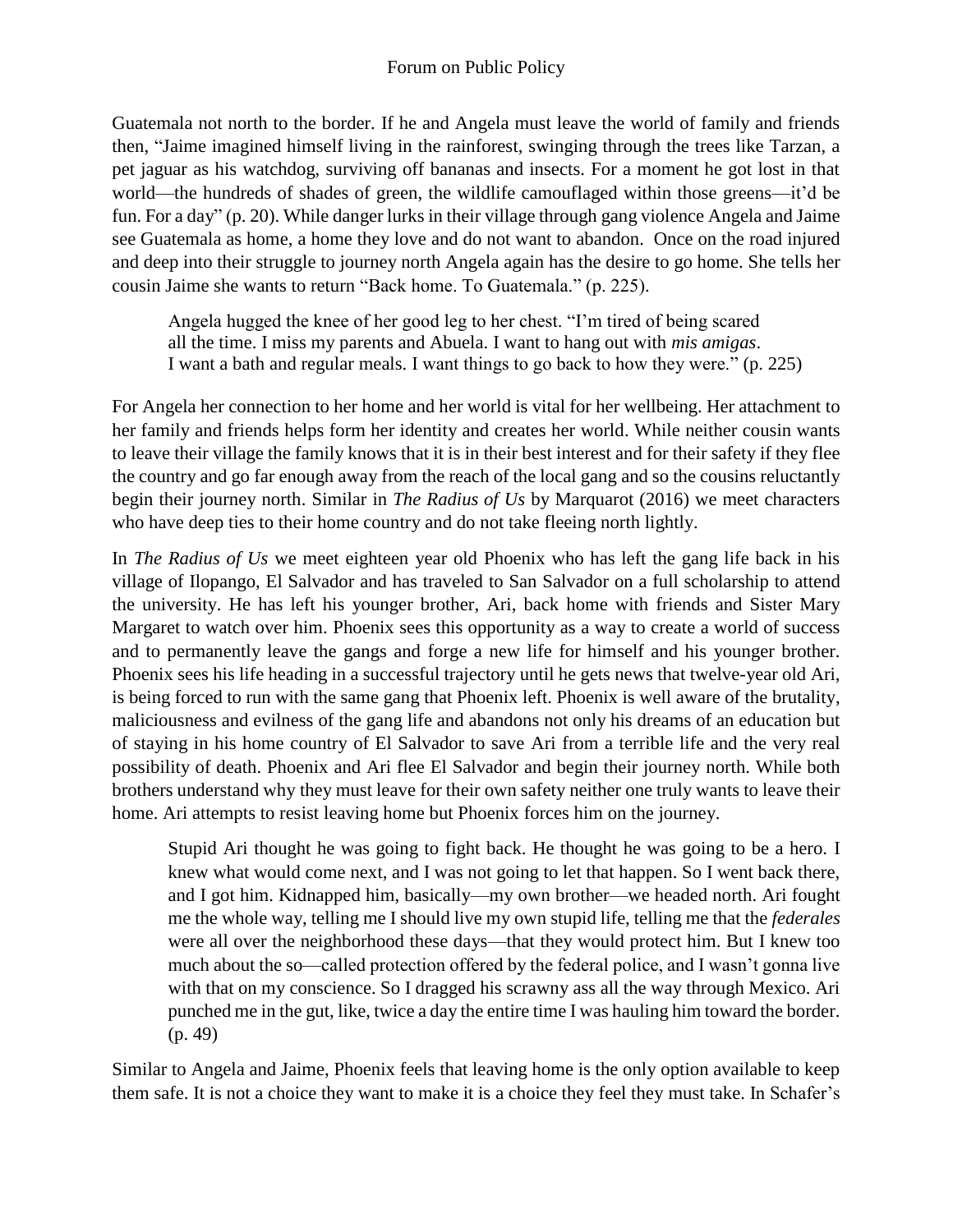(2017) *The Border* we meet characters who are enjoying life and celebrating a quinceaῆera, a young girls fifteenth birthday and introduction to society. The farthest thing from their mind is fleeing their home country.

For the characters in all three books, the figured world of home was a place they created and imagined as a sense of family bound by love, commitment and friendship. Within this space they felt secure and empowered to withstand the negative discourse from the outside which was symbolized by the constant threats to their safety by gang or criminal drug cartel members. Due to the integrity of the family unit they held an imagined position of power to arm themselves against the outside social forces that were attempting to erode their unity. Once the sense of family is disrupted the power position shifts and the characters find themselves imagining and mediating a new sense of self on the journey north.

Their World on the Road from the Inside Out

It has been well documented that the journey north from Central America through Mexico and to the United States is arduous, treacherous, dangerous and most often deadly (De Leon, 2015, Moore, 2018, Nazario, 2007; Urrea, 2004). The young characters in *The Border* whose families have been killed by the drug cartel have very little support and money as they prepare to flee their home in Mexico. They learn bits and pieces from other travelers as they begin their journey. Pato hears first-hand about the dangers of the journey from a fellow traveler who had three previous crossings:

"But do you know what can really kill you out there?" "No" "Everything. The sun. The heat.

Bad water. Snakes. Scorpions. Spiders. Wolves. Cougars. Bears. *Chupacabras.* And that's only the desert stuff. Then there's the human element. If you get caught and you're lucky, you'll meet the U.S. *migra*. Their border patrol is a one-way ticket back. All it costs you is a beating. Not much. A black eye, a broken arm. Most people live through it. They're the nice ones." (p. 98)

Chased by the drug cartel Pato, Arbo, Marcos and Gladys have no choice but to plunge forward into the Sonoran desert. Their journey is not easy; it is filled with severe dehydration, multiple injuries and tragedy. It is at his most vulnerable when Pato seizes power from the drug cartel and outsmarts them to get his group to safety. Unfortunately, only three of the four get away safely.

For travelers from Central America they have the added trek of first getting to the Mexican border. Angela and Jaime (*The Only Road*) begin their journey as they leave their village in the early morning hours to evade notice by gang members. Pancho, a friend and neighbor who conducts business in Mexico, offers to smuggle them into the country. He picks them up early in the morning and puts them in the bed of his pickup truck buried under bags of used clothing he will use to bribe the Mexican border guards and some to sell once in Mexico. Angela and Jaime carry a bag of food, a few thousand dollars sewn in their clothing that took days to collect and will be used to pay the coyotes or guias (guides) to take them from Mexico into the US, and the memories of their family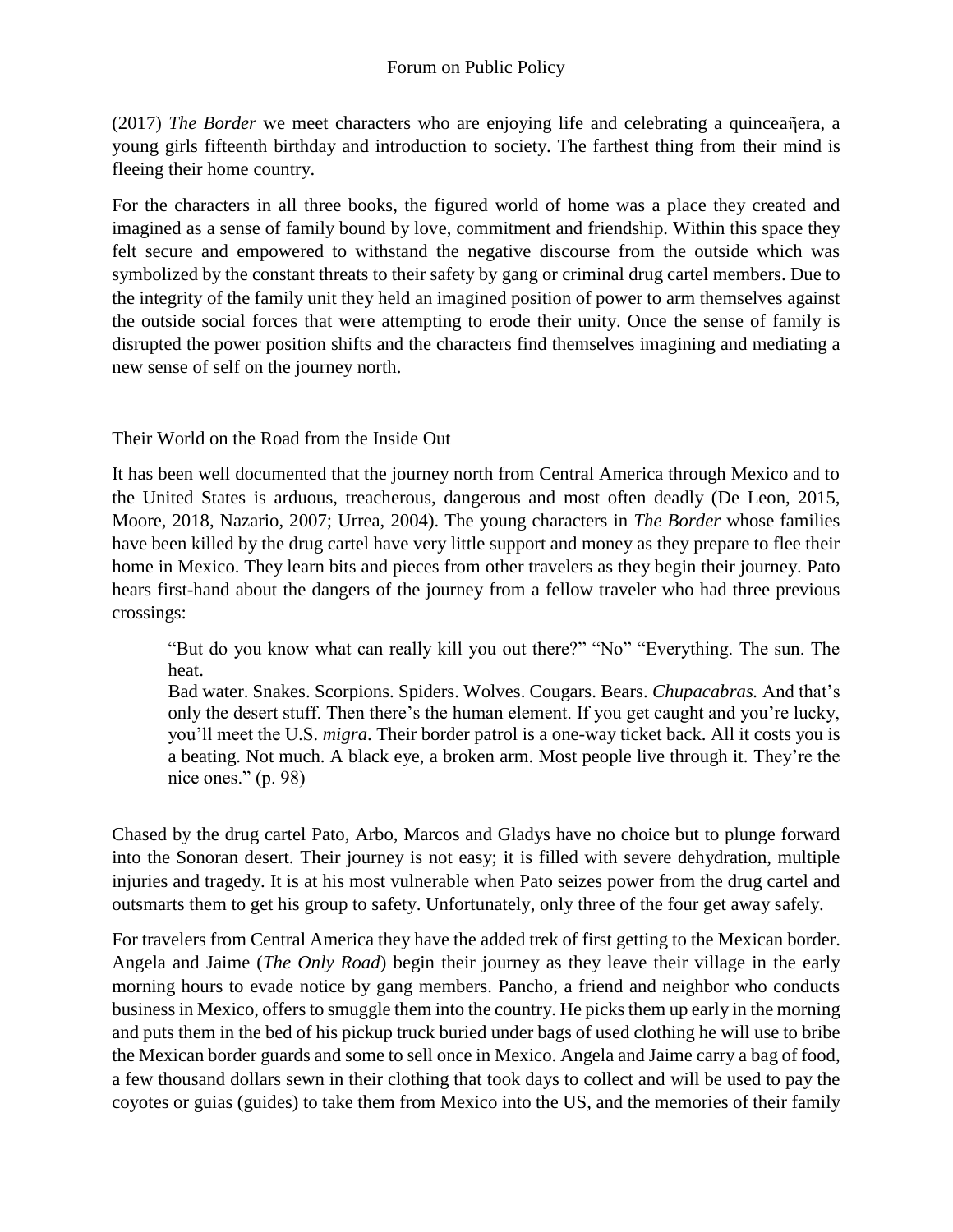and village. Angela and Jaime as well as Phoenix and Ari begin to form a new figured world as they leave the border of their home country and journey north. Once in Mexico Angela and Jaime need to develop a strategy for their journey. Angela begins to position herself to take charge as she tells Jaime, "There's a lot we will need to sort out along the way. Our parents spent more time borrowing money than ironing out the details." (p. 47). Their journey is difficult and is filled with desperation, fear, injuries, hunger, and tragedy. Both Angela and Jaime learn to make decisions, care for each other and others they meet on the road and ultimately, survive to make it to the U.S.

Their world in the United States from the Inside Out

The only book that provides the reader with a glimpse of what life is like for undocumented youth who manage to cross the border into the U.S. is *The Radius of Us*. Unlike the other two books, the characters, Phoenix and Ari go to the border and turn themselves over to immigration as asylum seekers. Ari, as a minor traveling without a parent and is considered an Unaccompanied Minor and is placed in a youth facility located in Texas until his case is adjudicated. Phoenix is released from his detention center to live with two relatively wealthy women from a religious organization who took legal action to have him live under their care until his asylum case is decided. The story focuses on Phoenix who follows all the rules and regulations placed upon by the court while trying to live a somewhat normal young adult life that includes volunteering in a community garden, meeting a young girl, falling in love and making sure his brother Ari remains in the U.S. This story does paint a very positive portrayal of life in the U.S. for Phoenix. His story is singular – perhaps there are others like him in the U.S. but the majority of asylum seekers are not as fortunate. Life for many undocumented immigrants or asylum seekers, especially under the Trump administration is not easy nor luxurious. While Phoenix has several setbacks in regard to his asylum case, there is evidence that he can claim religious persecution as a reason for fleeing El Salvador. Claiming religious persecution will make his asylum case much stronger and give him a much better chance of staying in the United States. The book ends without resolving this issue. The surviving characters of the other two books (*The Only Road* and *The Border*) make it into the U.S. and the story ends soon after. The reader is left to imagine what life could be like for Jaime, Angela, Pato, Arbo and Marcos in this new world. Jaime provides a brief look into his thoughts when he states at the end of the *The Only Road*, "What was it going to be like to live here, where there was no one? Would he ever be able to speak English properly? What if he never stopped missing his family back home? What if, after everything, they still got deported?" (p. 276). *The Border* ends with Pato promising "to never take this for granted. To always remember what that walk was like, and what it cost us to get here. I don't know what we'll do in Denver, or wherever we end up. Truth is, I don't know how I will face tomorrow. Each breath is still hard. But I've been through enough to know that we have an opportunity. And we owe it to ourselves and to all the others to make the most of it." (p. 342).

At the end of all three novels there is the possibility that all will work out well for the characters. In reality, under Trump's shadow the United States is not a safe place for undocumented youth nor for asylum seekers.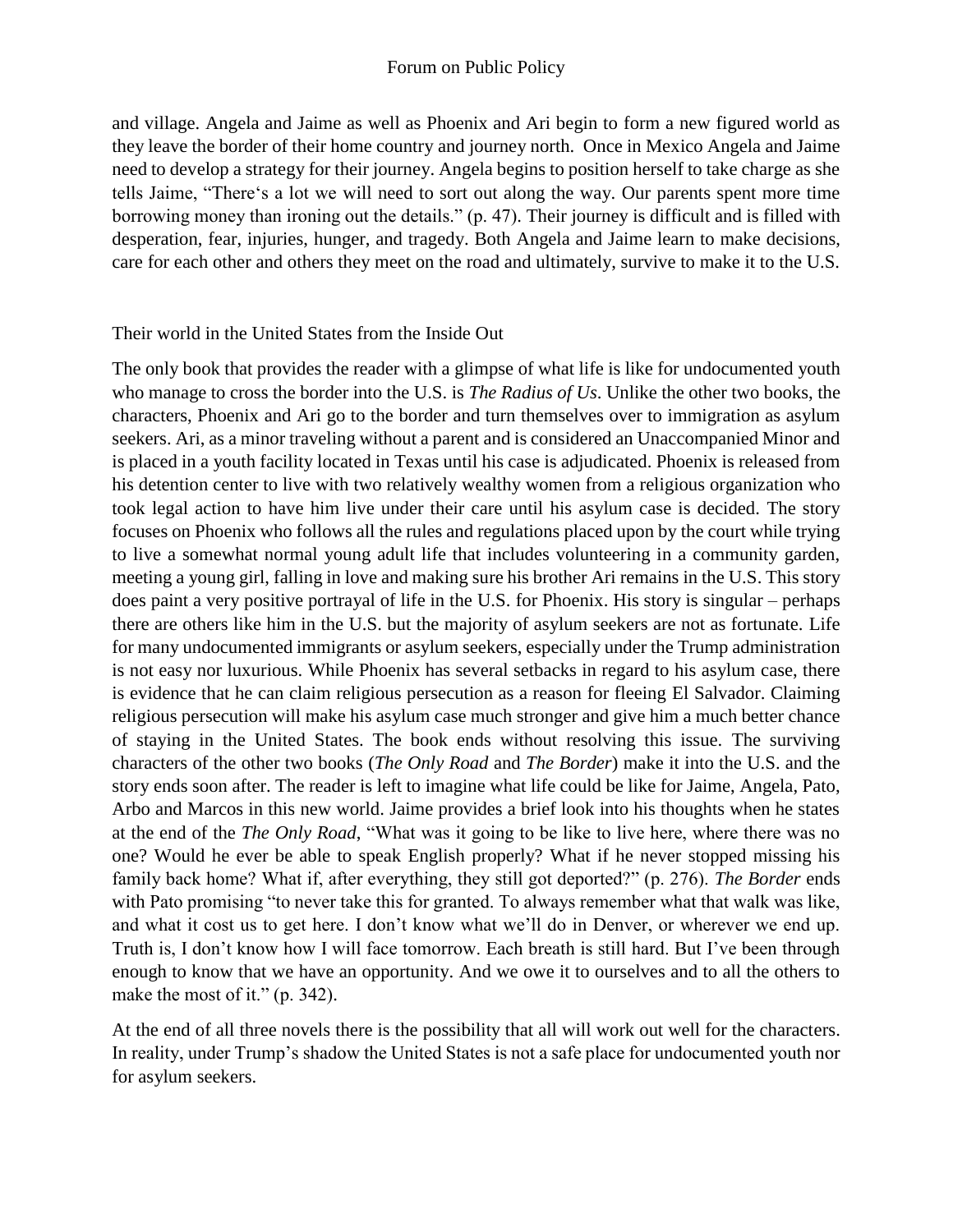Figured Worlds from the Outside In – Under Trump's Shadow

Figured worlds from the outside in are the narratives about undocumented immigrants that president Trump has created at his rallies, in his speeches, and his Tweets during his presidential campaign and into his term in office. What follows are just a few of the malicious messages and racist stereotypes he has perpetuated. There have been many pejorative comments but the ones listed below help create the narrative that the characters in the young adult books discussed in this paper face as they cross the border fleeing one violent life to enter another filled with verbal microaggressions and insults.

From Trump's world view immigrants south of the U.S. Border are less than human:

"We have people coming into the country or trying to come in, we're stopping a lot of them, but we're taking people out of the country. You wouldn't believe how bad these people are, Trump said. "These aren't people. These are animals." (Davis, 2018)

According to Trump's perspective, they are not just "animals" but creatures that infest:

Democrats are the problem. They don't care about crime and want illegal immigrants, no matter how bad they may be, to pour into and infest our Country, like MS-13. They can't win on their terrible policies, so they view them as potential voters! (Twitter 6:52 AM -19 Jun 2018 @realDonaldTrump)

It is not enough to berate certain populations Trump also demeans entire countries calling Haiti, El Salvador and parts of Africa "Shithole Countries" (Beckwith, 2018).

Finally, In Trump's view he sees undocumented immigrants, who journey thousands of miles and across the hot, arid desert, many who are in terrible shape as they cross the border, as "invaders."

We cannot allow all of these people to invade our Country. When somebody comes in, we must immediately, with no Judges or Court Cases, bring them back from where they came. Our system is a mockery to good immigration policy and Law and Order. Most children come without parents. (Twitter 8:02 AM - [Jun 24, 2018@](https://twitter.com/realDonaldTrump/status/1010900865602019329)realDonaldTrump)

The president not only unleashes a verbal assault of his own but his words as racist and twisted as they are seem to hold cache with certain populations. He has spread his venom against the Latinx people wide and far. One example is of a Mexican American gardener, Esteban Guzman and his mother who were approached by a woman yelling at them to "Go back to Mexico." "Why do you hate us?" Guzman ask. "Because you're Mexicans. Rapist, animals and drug dealers." The woman was parroting Trump's words (May, 2018). Unfortunately, this is not an isolated incident the President of the United States has poisoned the well and many Americans have taken a drink.

# **Conclusion**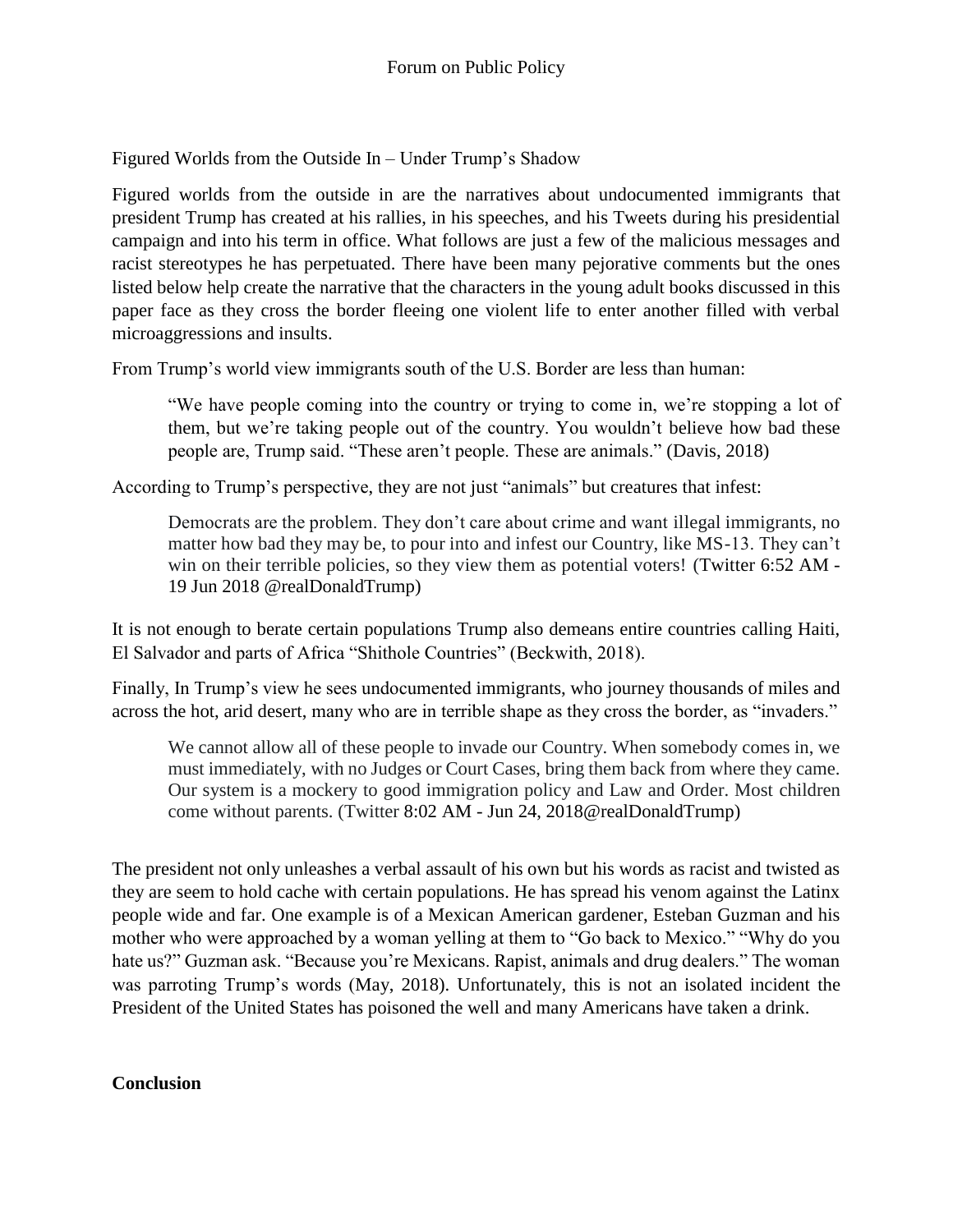The school population in many U.S. cities has changed dramatically. There are many undocumented youth sitting in classrooms today some who came across as unaccompanied minors and are awaiting adjudication, some who came across as infants or young children with their parents and many more American born students who have an undocumented parent (or parents) at home (Passell  $& Cohn, 2016$ ). Having texts in their classrooms that provides an honest and realistic narrative for the reasons why many undocumented youth are willing to flee their home country and risk their life to enter into the U.S. is an important tool to counter the specious rhetoric emanating from the White House. Adolescents should not only see themselves honestly represented in texts but should also be able to learn about their peers through realistic portrayals.

All three texts discussed in this paper attempt to provide a clear description of what it is like for Mexican and Central American tweens, teens and young adults to have to make the difficult and possibly fatal decision to undertake the perilous journey to the United States. Diaz's (2016) *The Only Road* and Schafer's (2017) *The Border* provide readers with a realistic look at the dangers of crossing into the U.S. Neither book glamorizes the arduous trek nor shies away from the reality of death on the road. Marquardt's (2016) *The Radius of Us* mentions a further danger of crossing the desert through Mexico, abduction by drug cartels to work as child laborers in their drug operation as well as the terror that awaits them should they return home. This book also provides just one version of life in the U.S. – a life that is not enjoyed by many asylum seekers and undocumented youth. Each of these books should be presented as just one possible "figured world" and representation of the life and journey of an undocumented youth willing to risk their life for the possibility of a better and more secure one. More texts that share multiple perspectives and tell honest straightforward stories about border crossing into the U.S. are needed.

Trump's verbal shadow casts a dark presence over the undocumented immigrant population in the U.S. There is a need for more young adult novels and texts that counters this narrative. Books that inspire a critical approach to the issues immigration presents in this country.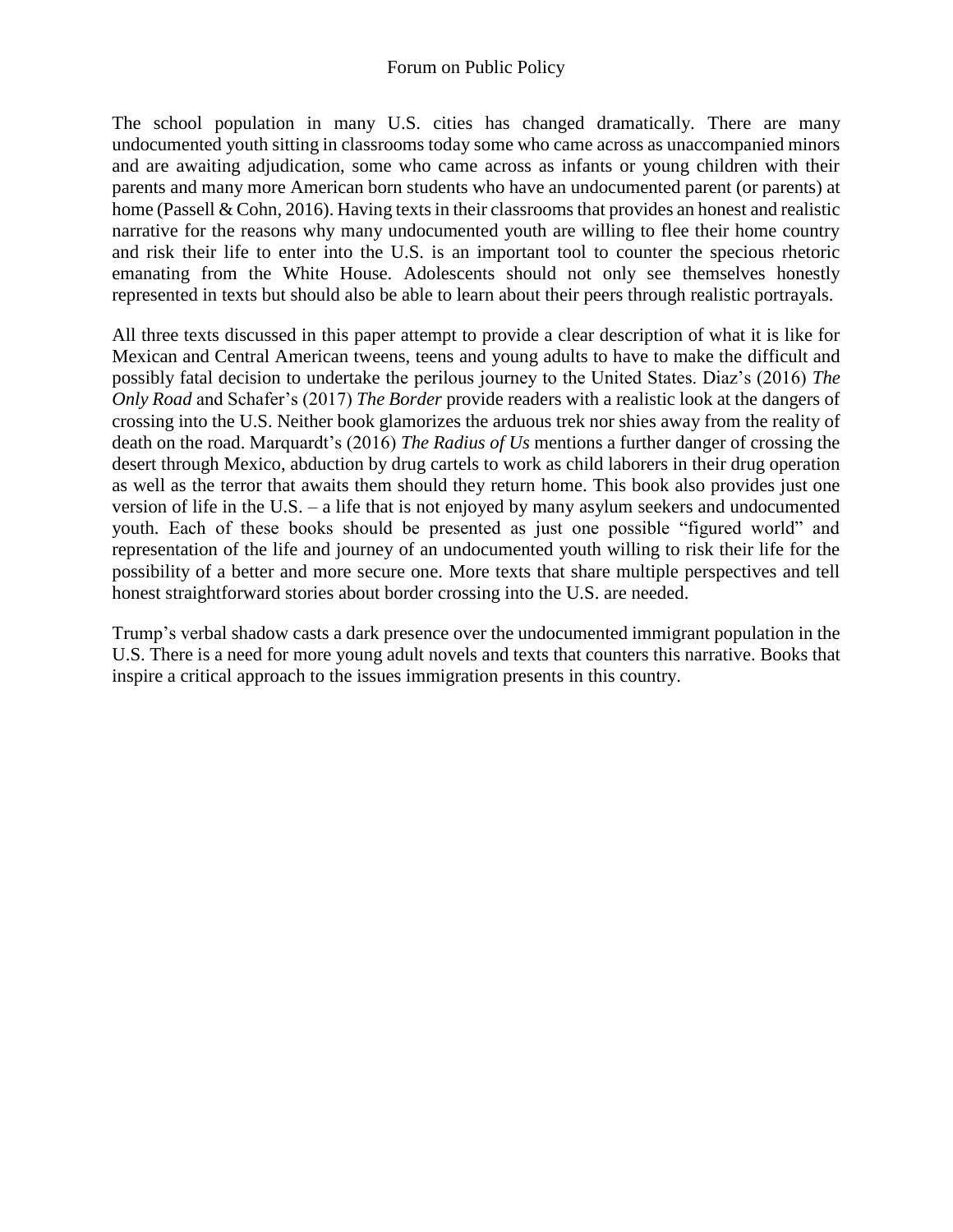#### **References**

- Beckwith, R. T. (2018, January 18). President Trump Called El Salvador, Haiti 'Shithole Countries': Report. *Time*. Retrieved from: http://time.com/5100058/donald-trumpshithole-countries/
- Botelho, M. J. & Rudman, M. K. (2009). *Critical multicultural analysis of children's literature: Mirrors, windows, and doors*. NY: Routledge.
- Chomsky, A. (2014). *Undocumented: How immigration became illegal*. Boston: Beacon Press.
- Davis, J. H. (2018, May 16). Trump Calls Some Unauthorized Immigrants 'Animals' in Rant. *New York Times.* Retrieved from:https://www.nytimes.com/2018/05/16/us/politics/trumpundocumented-immigrants-animals.html/
- Diaz, A. (2016*). The only road*. NY: Simon & Schuster Books for Young Readers.
- De León, J. (2015). *The land of open graves: Living and dying on the migrant trail.* Oakland, CA: University of California Press.
- Hawkins, D. (2017, February 9). The long struggle over what to call undocumented immigrants or, as Trump said in his order, 'illegal aliens.' *Morning Mix.* Retrieved from: [https://www.washingtonpost.com/news/morning-mix/wp/2017/02/09/when-trump-says](https://www.washingtonpost.com/news/morning-mix/wp/2017/02/09/when-trump-says-illegals-immigrant-advocates-recoil-he-would-have-been-all-right-in-1970/?utm_term=.a9104ce5507d)[illegals-immigrant-advocates-recoil-he-would-have-been-all-right-in-](https://www.washingtonpost.com/news/morning-mix/wp/2017/02/09/when-trump-says-illegals-immigrant-advocates-recoil-he-would-have-been-all-right-in-1970/?utm_term=.a9104ce5507d)[1970/?utm\\_term=.a9104ce5507d](https://www.washingtonpost.com/news/morning-mix/wp/2017/02/09/when-trump-says-illegals-immigrant-advocates-recoil-he-would-have-been-all-right-in-1970/?utm_term=.a9104ce5507d)
- Holland, D., Lachiotte, W. Jr. Skinner, D., & Cain, C. (1998). Identity and agency in cultural worlds. Cambridge, MA: Harvard University Press.
- Johnson, H. & Gasiewicz, B. (2017). Examining displaced youth and immigrant status through critical multicultural analysis. In H. Johnson, J. Mathis & K. Short (Eds.), Critical content analysis of children's and young adult 'literature: Reframing perspective. NY: Routledge.
- Johnson, H., Mathis, J. & Short, K. (2017). *Critical content analysis of children's and young adult 'literature: Reframing perspective.* NY: Routledge.
- Marquardt, M. (2016). *The radius of us*. NY: St. Martin Griffin.
- May, A. (2018, June 26). Woman citing Trump tells landscapers Mexicans are 'rapist' and 'animals' in viral video. *USA Today.* Retrieved from: [https://www.usatoday.com/story/news/nation-now/2018/06/26/viral-video-woman-citing](https://www.usatoday.com/story/news/nation-now/2018/06/26/viral-video-woman-citing-trump-tells-landscaper-mexicans-rapists/733642002/)[trump-tells-landscaper-mexicans-rapists/733642002/](https://www.usatoday.com/story/news/nation-now/2018/06/26/viral-video-woman-citing-trump-tells-landscaper-mexicans-rapists/733642002/)
- Miller, S. A. (2017, December 5). How trump turned tide of illegal immigration in first year: Border crossings hit a 45-year low. *The Washington Times.* https://www.washingtontimes.com/news/2017/dec/5/border-crossings-hit-45-year-lowunder-trump/
- Moore, J. (2018). *Undocumented*. Brooklyn, NY: Powerhouse Books.
- Nazario, S. (2013). *Enrique's Journey: The true story of a boy determined to be reunited with his mother.* NY: Ember.